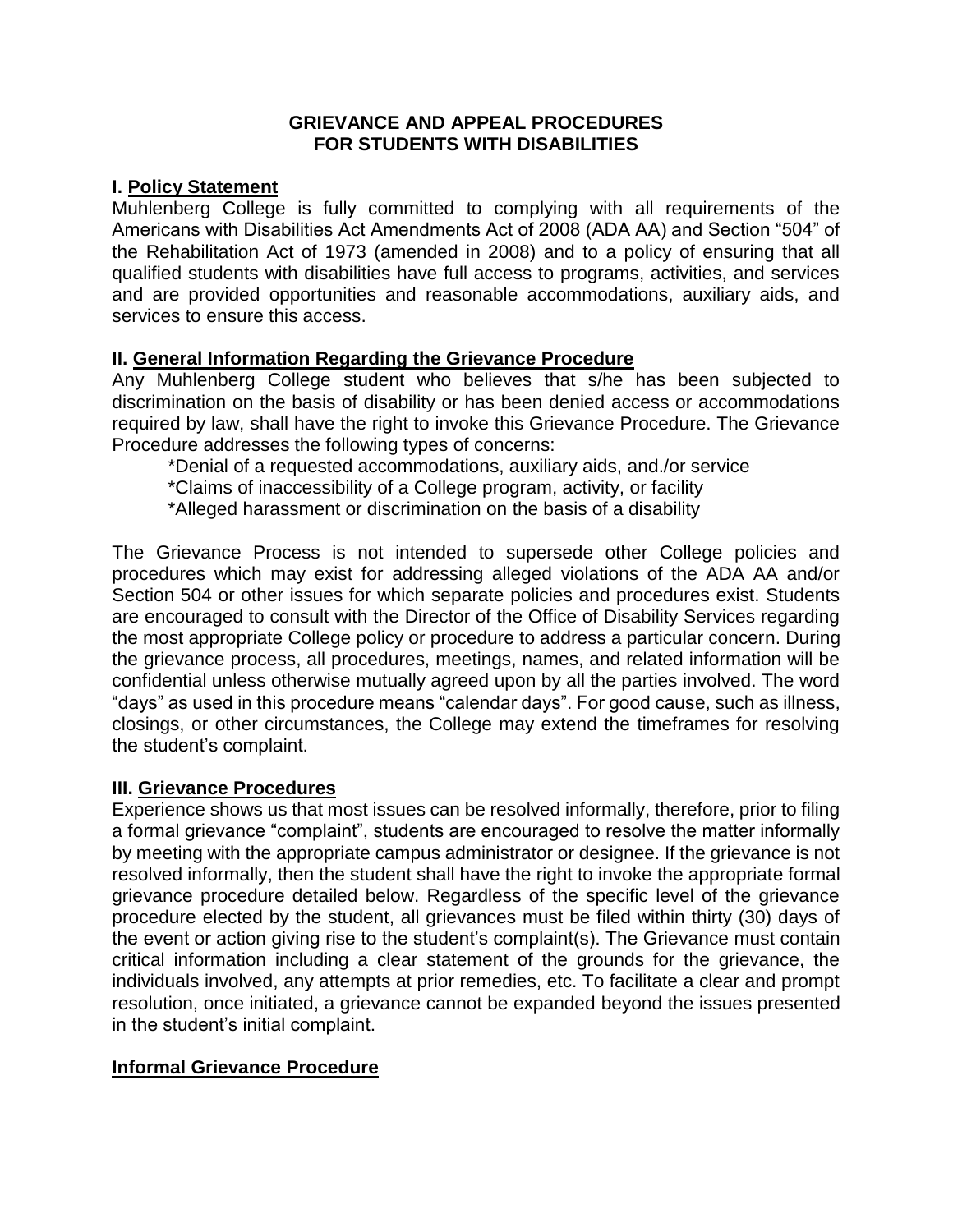●The student should first discuss the problem with the appropriate professional. This may be a faculty member, Director/Coordinator of services, or a staff professional. If the student chooses to discuss the matter with a faculty member but remains dissatisfied with the resolution of the concern, the student may bring the matter to the Director of the Office of Disability who will work to resolve the issue.

●If the student remains dissatisfied with the resolution by the Director of the Office of Disability Services; s/he may file a formal grievance in accordance with steps listed below.

#### **Formal Grievance Procedure**

●If the student is dissatisfied with the informal resolution of a grievance or chooses to initiate a formal grievance at the outset; s/he must do so by filing the grievance in writing within sixty (60) days of the alleged incident.

●The student will present relevant information in writing on the Grievance Form to the Director of the Office of Disability Services, who will review the information and related materials, and forward them to the appropriate Muhlenberg College Administrator:

- ●The **Dean of Students**, if the issue is related to student life, or
- ●The **Dean of Academic Life**, if the issue is related to academic life.
- ●The student's formal grievance must clearly state:
	- (a) The basis and rationale for the grievance
	- (b) The specific facts and/or policies supporting the student's position
	- (c) The remedy and resolution desired by the student

●The appropriate Muhlenberg College Administrator will review the information, meet with the student, interview witnesses as appropriate, and issue a written decision within thirty (30) days after receiving the student's complaint.

●If the student's grievance pertains to a decision made regarding a determination of disability under ADA AA and the standards and guidelines of Muhlenberg College, the student must file a grievance in writing on the Grievance Form with the **Director of the Office of Disability Services** who will review the charge and the evidence presented by the complainant. After consultation with a committee comprised of Directors with expertise in the identified disability, a review of the decision will be made regarding the student's determination of disability.

#### **IV. Appeal Procedures**

In the event the student is dissatisfied with a resolution made by the Director of the Office of Disability Services, the Dean of Students, or the Dean of Academic Life, the student may file a written appeal to the Vice President of Human Resources within fourteen (14)